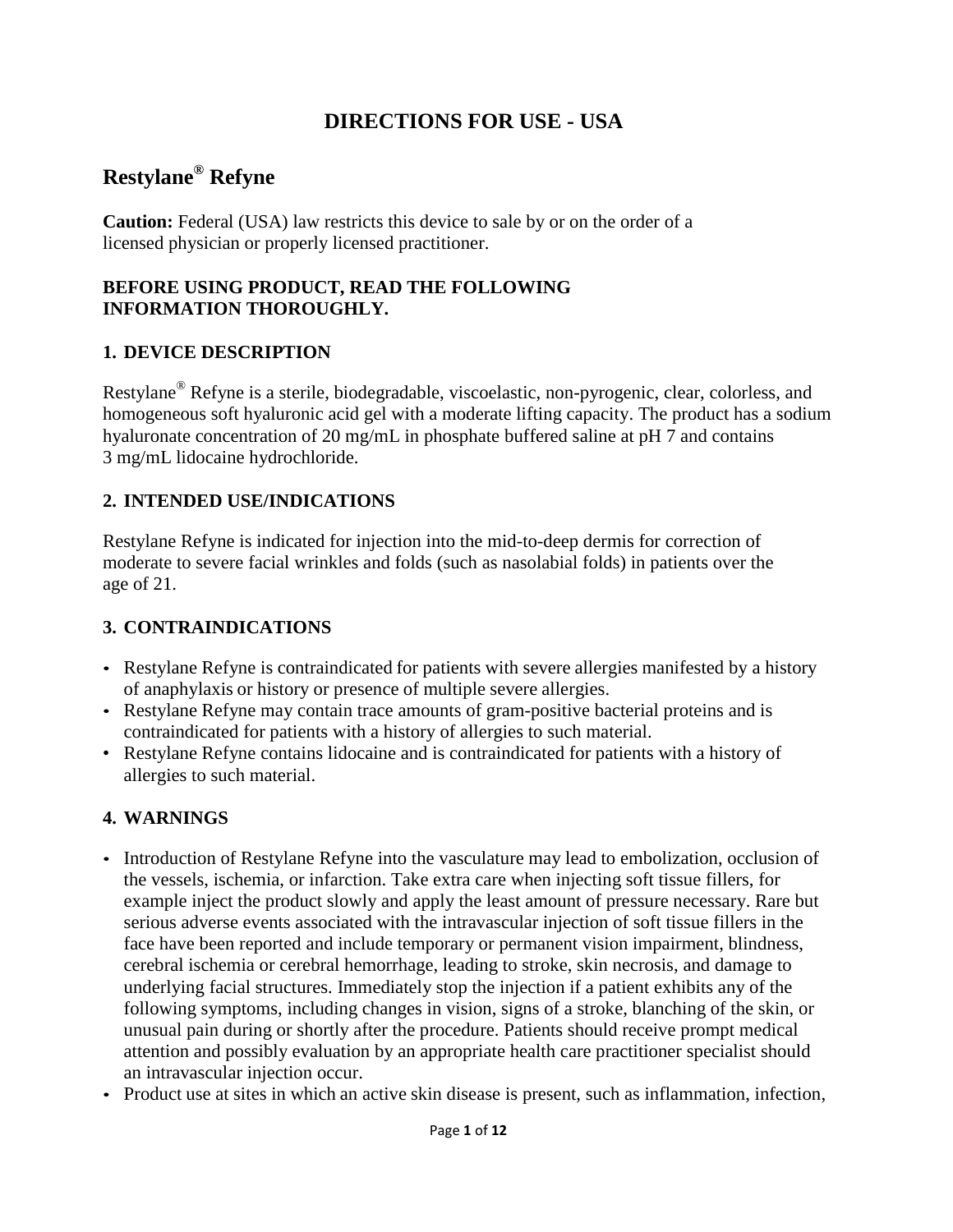or tumors, should be deferred until the underlying process has been controlled.

For additional information please see the Post-Marketing Surveillance in Adverse Events.

# **5. PRECAUTIONS**

- Restylane Refyne is packaged for single-patient use. Do not resterilize. Do not use if package is open or damaged.
- The safety and effectiveness for the treatment of anatomic regions other than the facial wrinkles and folds have not been established in controlled clinical studies.
- As with all transcutaneous procedures, dermal filler implantation carries a risk of infection. Standard precautions associated with injectable materials should be followed.
- Restylane Refyne is to be used as supplied. Modification or use of the product outside the Directions for Use may adversely impact the sterility, homogeneity, and performance of the product.
- The safety for use during pregnancy, in breastfeeding females, or in patients under 22 years has not been established.
- Restylane Refyne should be used with caution in patients on immunosuppressive therapy.
- Restylane Refyne should be used with caution in patients with bleeding disorders.
- Do not inject the product in a site that has been treated with a permanent implant.
- Patients who are using substances that can prolong bleeding (such as aspirin, nonsteroidal anti-inflammatory drugs, and warfarin) may, as with any injection, experience increased bruising or bleeding at treatment sites.
- If laser treatment, chemical peeling or any other procedure based on active dermal response is considered after treatment with Restylane Refyne, there is a possible risk of eliciting an inflammatory reaction at the implant site. This also applies if Restylane Refyne is administered before the skin has healed completely after such a procedure.
- Injections of Restylane Refyne into patients with a history of previous herpetic eruption may be associated with reactivation of the herpes.
- After use, treatment syringes and needles may be potential biohazards. Handle and dispose of these items in accordance with accepted medical practice and applicable local, state, and federal requirements.
- Restylane Refyne injectable gel is a clear, colorless gel without particulates. In the event that the content of a syringe shows signs of separation and/or appears cloudy, do not use the syringe; notify Galderma Laboratories, L.P. at 1-855-425-8722
- In order to minimize the risks of potential complications, this product should only be used by health care practitioners who have appropriate training, experience and who are knowledgeable about the anatomy at and around the site of injection.
- Health care practitioners are encouraged to discuss all potential risks of soft tissue injection with their patients prior to treatment and ensure that patients are aware of signs and symptoms of potential complications.
- Failure to comply with the needle attachment instructions could result in needle disengagement and/or product leakage at the Luer lock and needle hub connection.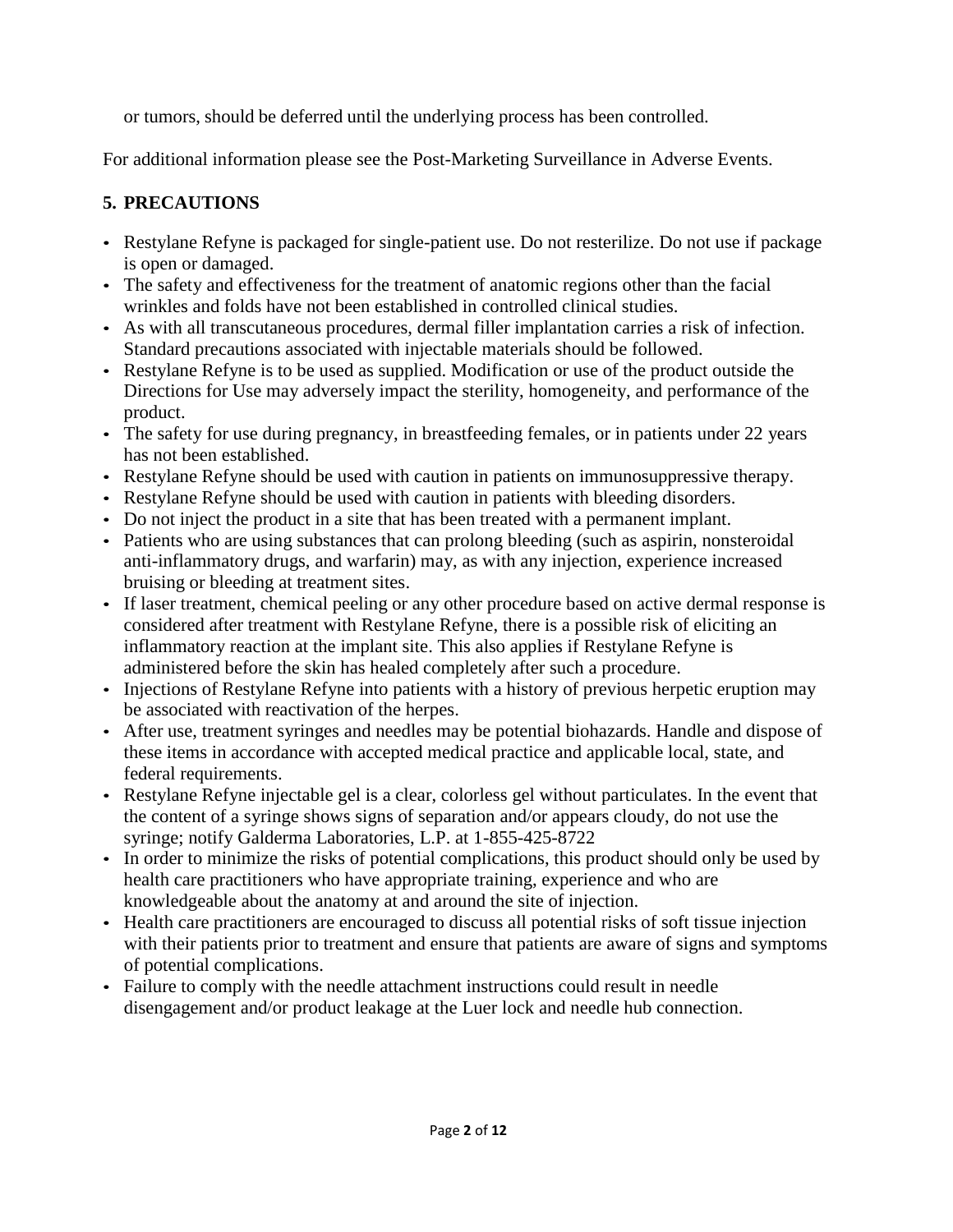# **6. ADVERSE EVENTS**

#### **A. Clinical Evaluation of Restylane Refyne**

One hundred seventy (170) subjects were enrolled in a randomized, double-blinded (subject and evaluator), active controlled, split-face comparison clinical trial to evaluate the safety and effectiveness of Restylane Refyne vs. a non-lidocaine-containing comparator. Touch-up treatments occurred approximately 3 weeks after initial injection, as needed, to achieve volume correction. After 48 weeks, subjects could opt for retreatment with Restylane Refyne to both sides of the face, with a subsequent touch-up as needed 3 weeks afterwards. One hundred twelve subjects (112, 65.9%) opted for retreatment.

Preprinted diary forms were used by subjects for subject-reported assessments of specific signs and symptoms experienced during each of the first 21 days after initial, touch-up, and repeat treatments. Subjects rated each treatment site response as "Mild" "Moderate" "Severe" or "None." Of the 170 subjects who received treatment, 98.8% (168 subjects) completed the diary forms. Of the 112 subjects who opted for retreatment, 97.3% (109) subjects completed the diary forms after retreatment.

After initial treatment, subjects rated pre-defined treatment site responses (redness, swelling, bruising, lump/bump formation, pain/tenderness, and itching) as predominantly mild or moderate in intensity (Table 1), typically with a duration of 1 to 2 weeks (Table 2). Based on data from 109 subjects, no increase in frequency or in intensity of signs/symptoms was observed following the retreatment injection or retreatment touch-up injection.

The trend in adverse events remained the same across subject skin types. Among the 73 subjects of Fitzpatrick Skin Types IV, V, and VI (18 of which were of Skin Type V or VI) in the study, no cases of keloid formation or of hyperpigmentation were reported.

Treatment site responses reported in subject diaries that lasted longer than 3 weeks were considered adverse events (AEs). AEs were also reported by the Treating Investigator at all follow-up visits where applicable.

Among the 170 treated subjects, 7.1% (12/170) experienced device- and injection-related AEs following initial and touch-up treatment, as well as retreatment and touch-up treatment. These subjects reported a total of 9 events related to control treatment and 10 events related to Restylane Refyne. The most common of treatment site responses was injection site erythema, which was reported for 4 subjects. Other treatment site responses (swelling, mass, hematoma, pruritus, and anesthesia) were reported for 1 subject each. Other related adverse events included presyncope (2 subjects), headache (1 subject), syncope (1 subject), and ecchymosis (1 subject).

Two subjects reported 2 serious adverse events (SAEs) that were considered to be unrelated to the device. The events were worsened knee osteoarthritis and a case of cholecystitis.

Treatment site responses after initial treatments are summarized by severity in Table 1 and by duration in Table 2.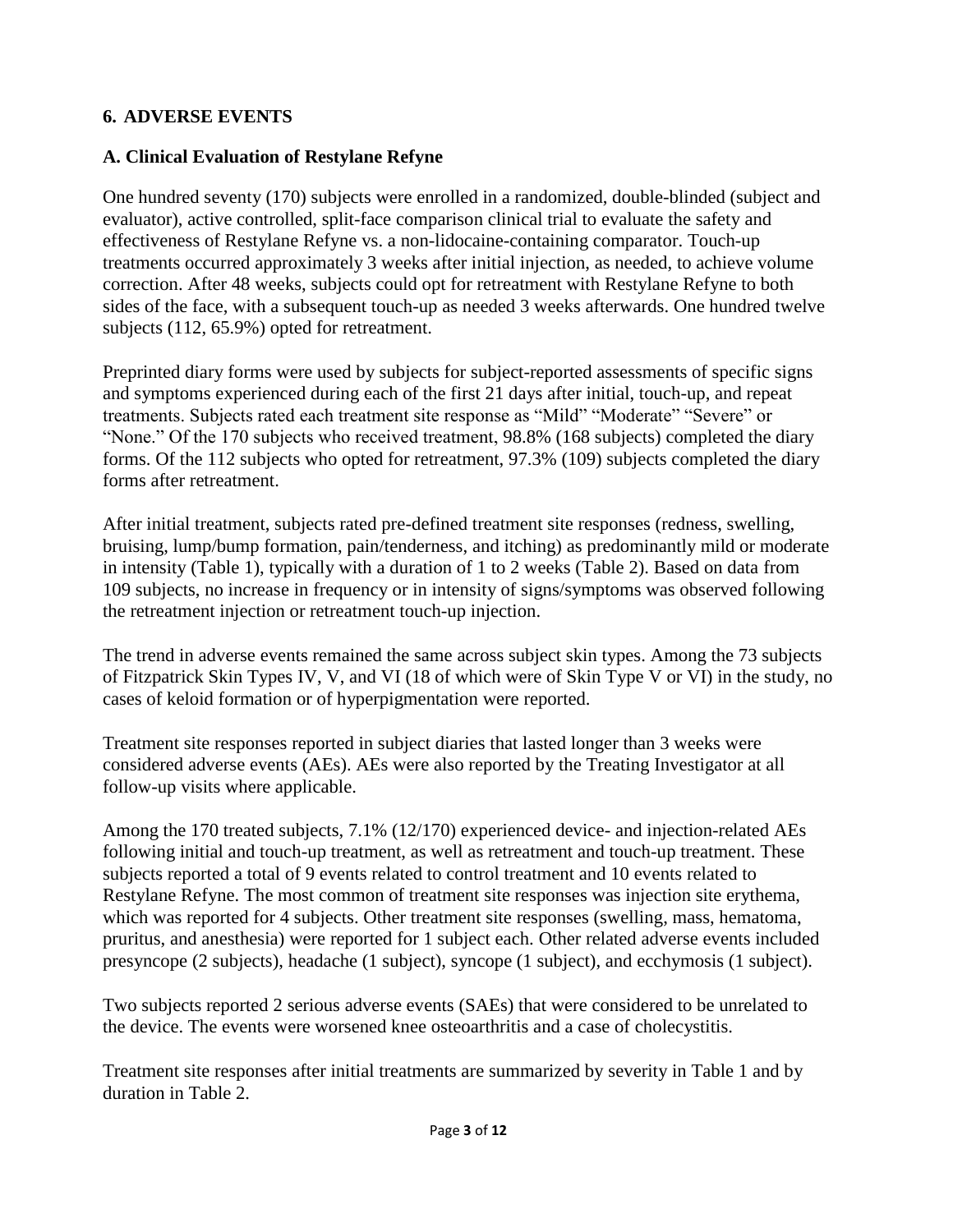|                                                                                              | <b>Restylane Refyne (N=170)</b><br>n (%) |                 |               | Control (N=170)<br>n (%) |             |                 |               |            |
|----------------------------------------------------------------------------------------------|------------------------------------------|-----------------|---------------|--------------------------|-------------|-----------------|---------------|------------|
|                                                                                              | Mild                                     | <b>Moderate</b> | <b>Severe</b> | Total                    | <b>Mild</b> | <b>Moderate</b> | <b>Severe</b> | Total      |
| Post-Initial Injection <sup>a</sup> (N= 168 for Restylane Refyne and N= 168 for the control) |                                          |                 |               |                          |             |                 |               |            |
| Redness                                                                                      | 60(35.7)                                 | 24 (14.3)       | 9(5.4)        | 93 (55.4)                | 62 (36.9)   | 22(13.1)        | 14(8.3)       | 98 (58.3)  |
| Swelling                                                                                     | 66 (39.3)                                | 30(17.9)        | 5(3.0)        | 101(60.1)                | 52 (31.0)   | 44 (26.2)       | 6(3.6)        | 102 (60.7) |
| <b>Bruising</b>                                                                              | 49 (29.2)                                | 29 (17.3)       | 18 (10.7)     | 96(57.1)                 | 51(30.4)    | 31(18.5)        | 14(8.3)       | 96(57.1)   |
| Lump/Bump<br>Formation                                                                       | 39 (23.2)                                | 26 (15.5)       | 10(6.0)       | 75 (44.6)                | 45 (26.8)   | 27(16.1)        | 11(6.5)       | 83 (49.4)  |
| Pain/Tenderness                                                                              | 58 (34.5)                                | 11(6.5)         | 3(1.8)        | 72 (42.9)                | 65 (38.7)   | 19(11.3)        | 2(1.2)        | 86 (51.2)  |
| Itching                                                                                      | 21(12.5)                                 | 3(1.8)          | 1(0.6)        | 25 (14.9)                | 28 (16.7)   | 1(0.6)          | 0             | 29 (17.3)  |

#### **Table 1 - Treatment Site Responses by Maximum Severity Occurring In Subjects After Initial Treatment**

Percentages are based on total number of subjects who reported local tolerability assessments in a subject diary.

a Number of subjects who completed subject diaries.

#### **Table 2** - **Duration of Treatment Site Responses Occurring In Subjects After Initial Treatment**

| <b>Injection site</b><br>response                                                            | <b>Restylane Refyne (N=170)</b><br>n (%) |           |           | Control (N=170)<br>n (%) |           |           |           |              |
|----------------------------------------------------------------------------------------------|------------------------------------------|-----------|-----------|--------------------------|-----------|-----------|-----------|--------------|
| <b>Duration</b> <sup>a</sup>                                                                 | 1-3 Days                                 | 4-7 Days  | 8-14 Days | >14 Days                 | 1-3 Days  | 4-7 Days  | 8-14 Days | >14 Days     |
| Post-Initial Injection <sup>b</sup> (N= 168 for Restylane Refyne and N= 168 for the control) |                                          |           |           |                          |           |           |           |              |
| Redness                                                                                      | 71 (42.3)                                | 13(7.7)   | 5(3.0)    | 4(2.4)                   | 73 (43.5) | 18 (10.7) | 5(3.0)    | 2(1.2)       |
| Swelling                                                                                     | 58 (34.5)                                | 23(13.7)  | 14(8.3)   | 6(3.6)                   | 55 (32.7) | 24 (14.3) | 17(10.1)  | 6(3.6)       |
| <b>Bruising</b>                                                                              | 31(18.5)                                 | 30(17.9)  | 27(16.1)  | 8(4.8)                   | 28 (16.7) | 35(20.8)  | 29 (17.3) | 4(2.4)       |
| Lump/bump<br>Formation                                                                       | 33(19.6)                                 | 19 (11.3) | 9(5.4)    | 14(8.3)                  | 34(20.2)  | 21(12.5)  | 16(9.5)   | 12(7.1)      |
| Pain/tenderness                                                                              | 53(31.5)                                 | 11(6.5)   | 8(4.8)    | $\mathbf 0$              | 63 (37.5) | 19 (11.3) | 4(2.4)    | $\mathbf 0$  |
| Itching                                                                                      | 22(13.1)                                 | 2(1.2)    | 1(0.6)    | 0                        | 26 (15.5) | 3(1.8)    | 0         | $\mathbf{0}$ |

Percentages are based on total number of subjects who reported local tolerability assessments in a subject diary.

a Number of days was defined as the sum of days when a sign/symptom was scored 'Mild' or higher.

**b Number of subjects who completed subject diaries.**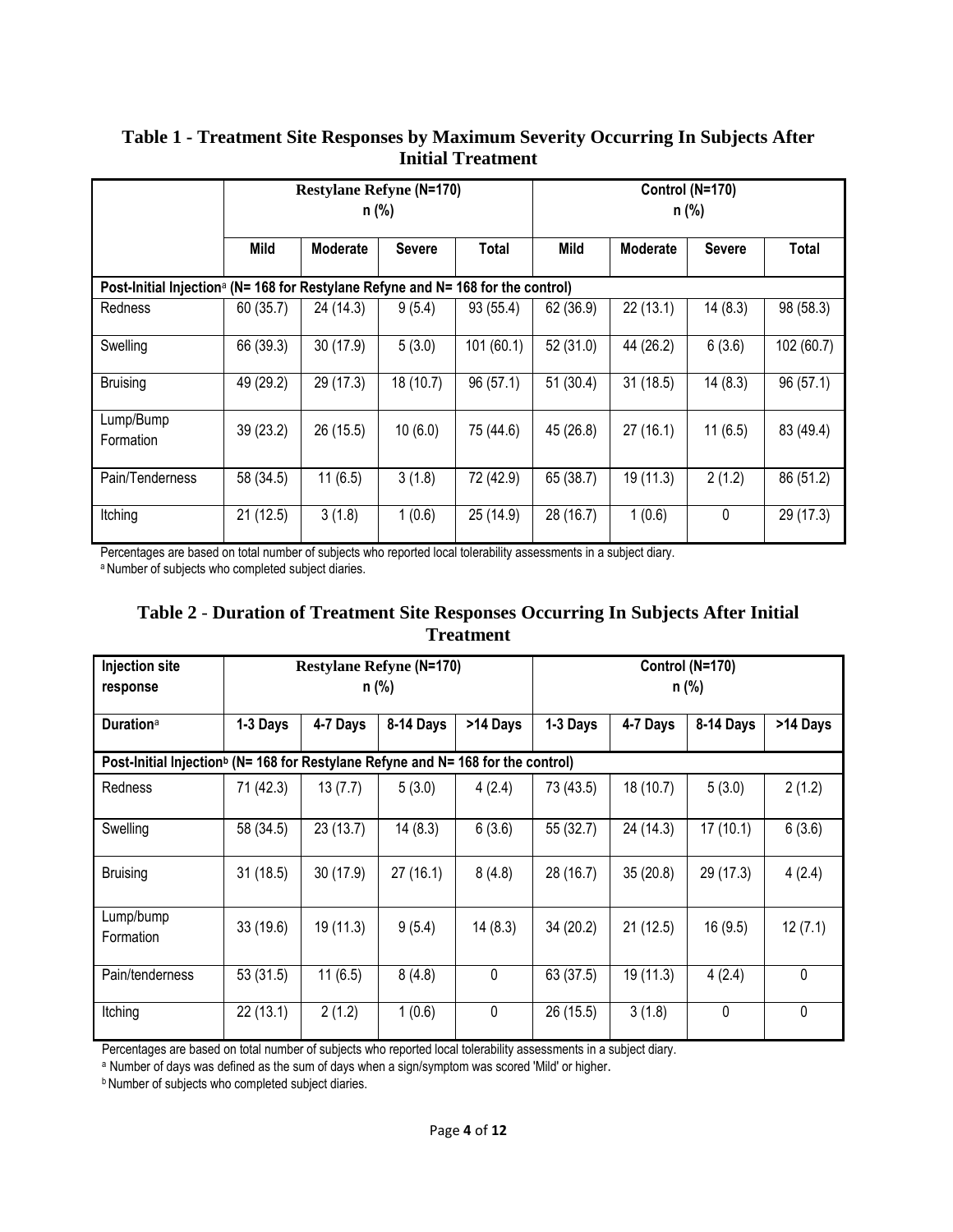# **B. Other Safety Data**

#### **Post-Market Surveillance**

The following post market adverse events have been reported for the Restylane Refyne products since release to markets outside the U.S. in 2011; atrophy/scaring, capillary disorders such as telangiectasia, dermatitis, discoloration, erythema, granuloma, hypersensitivity, infection, inflammation, mass, neurological symptoms such as hypoesthesia, pain/tenderness, papules/nodules, pruritus, reactivation of herpes infection, short duration of effect, swelling and urticaria.

Other potential adverse events that have been reported following injection of hyaluronic acid gels in general and may occur when using the product include the following: abscess, acne, angioedema, blisters, bruising, device dislocation, fistula, induration, ischemia/ necrosis, rash, and visual disturbance.

Vascular compromise may occur due to an inadvertent intravascular injection or as a result of vascular compression associated with implantation of any injectable product. This may manifest as ischemia or necrosis at the implant site or in the area supplied by the blood vessels affected; or rarely as ischemic events in other organs due to embolization.

Vision abnormalities including blindness have been reported following injection of dermal fillers including hyaluronic acid, with and without lidocaine, into the nose, glabella, periorbital areas, and/or cheek, with a time to onset ranging from immediate to a few days following injection. Reported treatments include anticoagulant, epinephrine, aspirin, hyaluronidase, corticosteroid treatment and hyperbaric oxygen. Outcomes ranged from resolved to ongoing at the time of last contact. Events requiring medical intervention, and events where resolution information is not available were reported after injection of hyaluronic acid with or without lidocaine.

There has been an isolated case report and the scientific literature also refers to rare events of cerebral infarction after treatment with dermal fillers (see Warnings section).

# **7. CLINICAL STUDIES**

# **A. Pivotal Study for Restylane Refyne**

#### **Pivotal Study Design**

A multi-center, double-blinded (subject and evaluator), randomized, active-controlled, clinical study with a split-face design was conducted to evaluate the safety and effectiveness of Restylane Refyne versus a comparator, a non-lidocaine HA dermal filler, in the treatment of moderate to severe nasolabial folds. Subjects were randomized to treatment with Restylane Refyne on either the right or left side of the face in a 1:1 ratio. The non-lidocaine containing comparator was injected into the other side of the face. Up to 2 initial treatments approximately 3 weeks apart (initial treatment and up to 1 touch-up treatment) and 48 weeks later up to 2 retreatments approximately 3 weeks apart (1 optional retreatment and up to 1 touch-up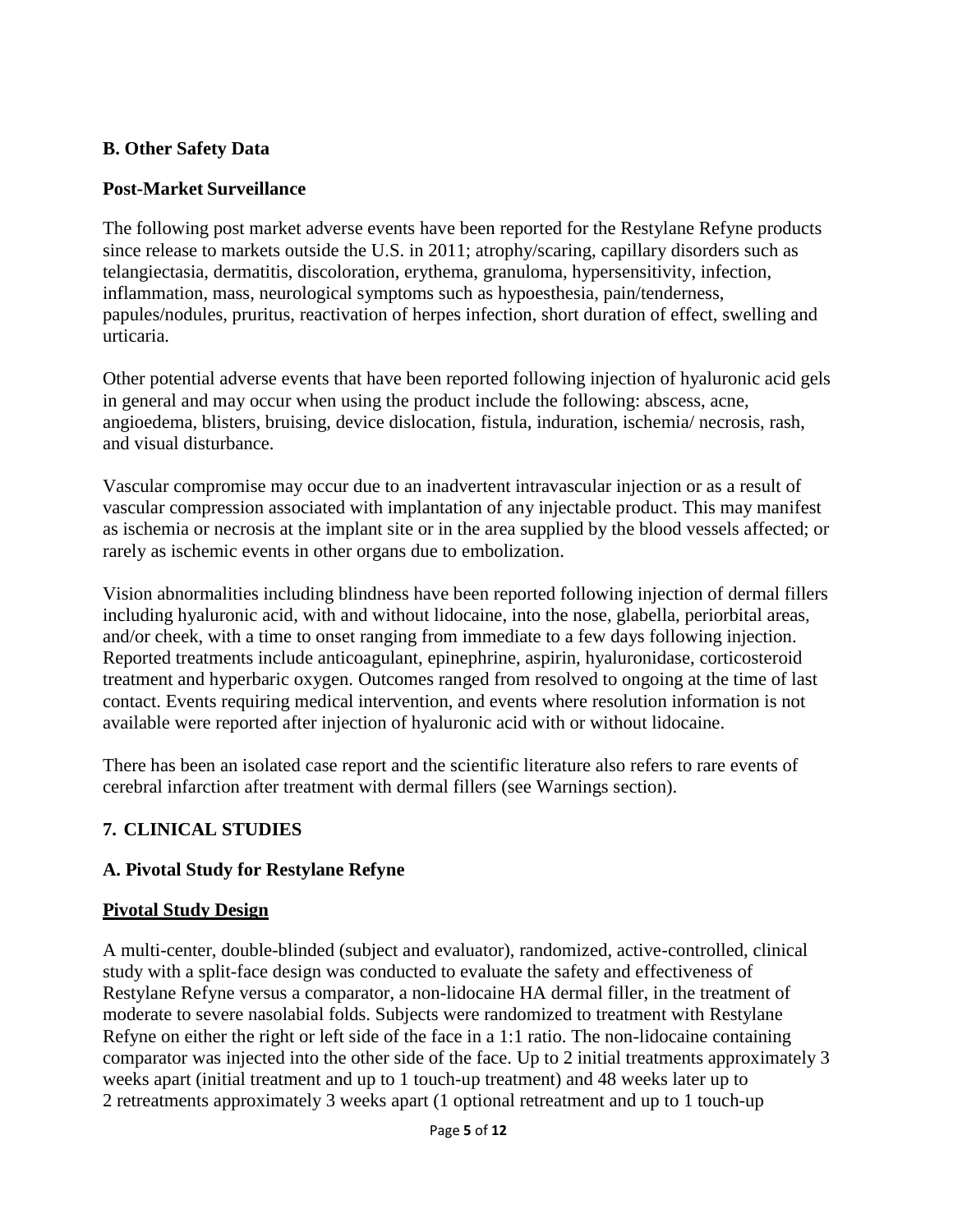treatment) were allowed.

Treated subjects returned for routine safety visits with the Treating Investigator at 3, 12, 24, 36, and 48 weeks after the initial injection(s). All subjects returned for effectiveness follow-up visits with the evaluating investigators at 3, 12, 24, 36, and 48 weeks after the initial injection(s). The evaluating investigator assessed subjects' nasolabial folds on the validated 5-point Wrinkle Severity Rating Scale (WSRS). The subjects self-assessed the wrinkle severity on a 5-point scale and also used an 11-point Numeric Pain Intensity Scale (NPIS).

# **Study Endpoints**

The primary effectiveness variable was the change in WSRS from Baseline to 24 weeks after treatment as assessed by the Blinded Evaluating Investigator compared to the control.

Secondary effectiveness endpoints included the difference in WSRS change from baseline to each visit up to Week 48 after treatment, WSRS response rate, defined as the percentage of subjects with at least a 1-grade improvement in WSRS from Baseline up to Week 48 after treatment, pain assessment after each injection (compared between treatments), the difference in subject selfassessment of wrinkle severity (SSA) response rate at weeks 3, 12, 24, 36, and 48 after treatment, and the change from baseline in SSA score at weeks 3, 12, 24, 36, and 48 after treatment.

# **Subject Demographics**

A total of 171 subjects were randomized per protocol, 1 of whom discontinued prior to treatment. Of the remaining 170 subjects, 21 subjects prematurely discontinued the study, primarily due to subject request  $(67\%, 14/21)$  or due to loss to follow-up  $(19\%, 4/21)$ .

At baseline, all subjects had moderate (55%, 93/170) or severe (45%, 77/170) WSRS scores for their nasolabial folds. The majority of subjects self-assessed their wrinkle severity as either moderate (45%) or severe (45%). Subject demographics and pre-treatment characteristics are presented in Table 3.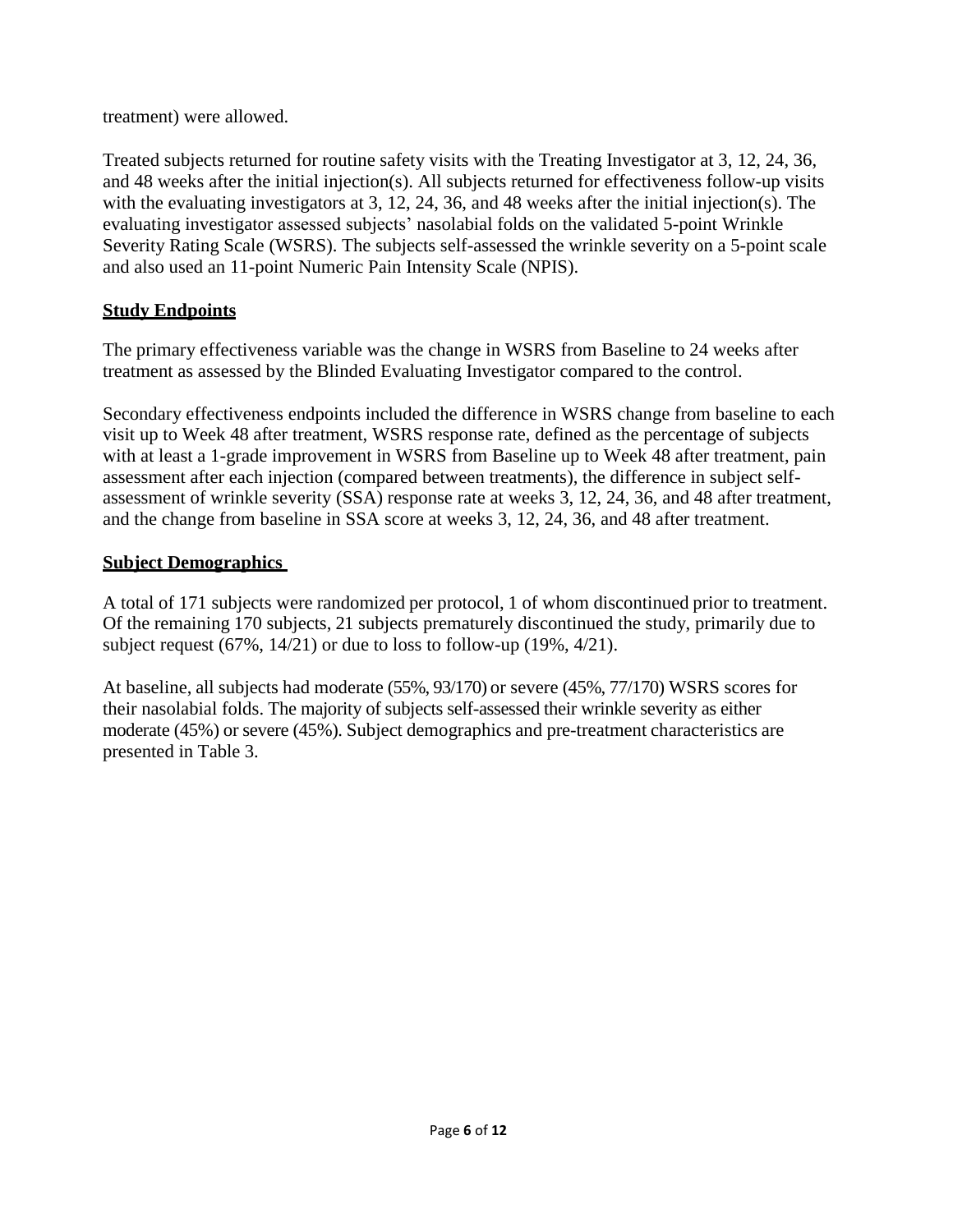| <b>Characteristic</b>        |                  | $(N = 170)$ |  |
|------------------------------|------------------|-------------|--|
|                              |                  | % (n)       |  |
| Gender                       | Female           | 94% (160)   |  |
|                              | Male             | 6% (10)     |  |
| Age (years)                  | Median           | 54.5        |  |
|                              | Range (min, max) | $(26-77)$   |  |
| Race                         | Caucasian        | 68% (116)   |  |
|                              | Hispanic         | 22% (38)    |  |
|                              | <b>Black</b>     | 9% (15)     |  |
|                              | Other            | $1\%$ (1)   |  |
| <b>Fitzpatrick Skin Type</b> |                  | $4\%$ (6)   |  |
|                              | $\mathbf{I}$     | 23% (39)    |  |
|                              | $\mathbf{III}$   | 31% (52)    |  |
|                              | IV               | 33% (55)    |  |
|                              | V                | $5\%$ (9)   |  |
|                              | VI               | $5\%$ (9)   |  |

**Table 3 - Demographics and Pre-treatment Characteristics (N= 170) - All Subjects**

# **Primary Effectiveness Results**

The primary endpoint of the study was met. The mean change from baseline to month 6 on the Wrinkle Severity Rating Scale (WSRS) was 1.1 for subjects treated with Restylane Refyne and 1.2 for subjects treated with the control. The effect of Restylane Refyne was demonstrated to be non-inferior to the control, with both products showing a clinically meaningful improvement in wrinkle severity. For the primary effectiveness variable of change from Baseline in WSRS at Week 24 post-treatment, both study products caused a mean reduction of similar magnitude. The two products' point estimates differed by -0.07 units (confidence interval -0.15 to 0.01). In addition, similar numbers of subjects experienced a 1-grade, 2-grade, or 3-grade improvement with both study products.

Throughout the follow-up period, Restylane Refyne continued to provide a clinically significant improvement in wrinkle severity ( $\geq 1$ -point mean improvement on the WSRS), with a majority of folds treated with Restylane Refyne demonstrating improvement through 1 year (Table 4).

At 6 months, improvements in nasolabial folds ( $\geq 1$ -point mean improvement on the WSRS) treated with Restylane Refyne were observed in 78.8% (134/170) of subjects. At 1 year, 62.3% (101/162) of folds treated with Restylane Refyne maintained improvement.

On Subject Self-Assessment at 6 months, 78.8% (134/170) of subjects reported improvement in fold severity for the folds treated with Restylane Refyne. At 1 year, 66.7% (108/162) of subjects reported improvement in folds treated with Restylane Refyne.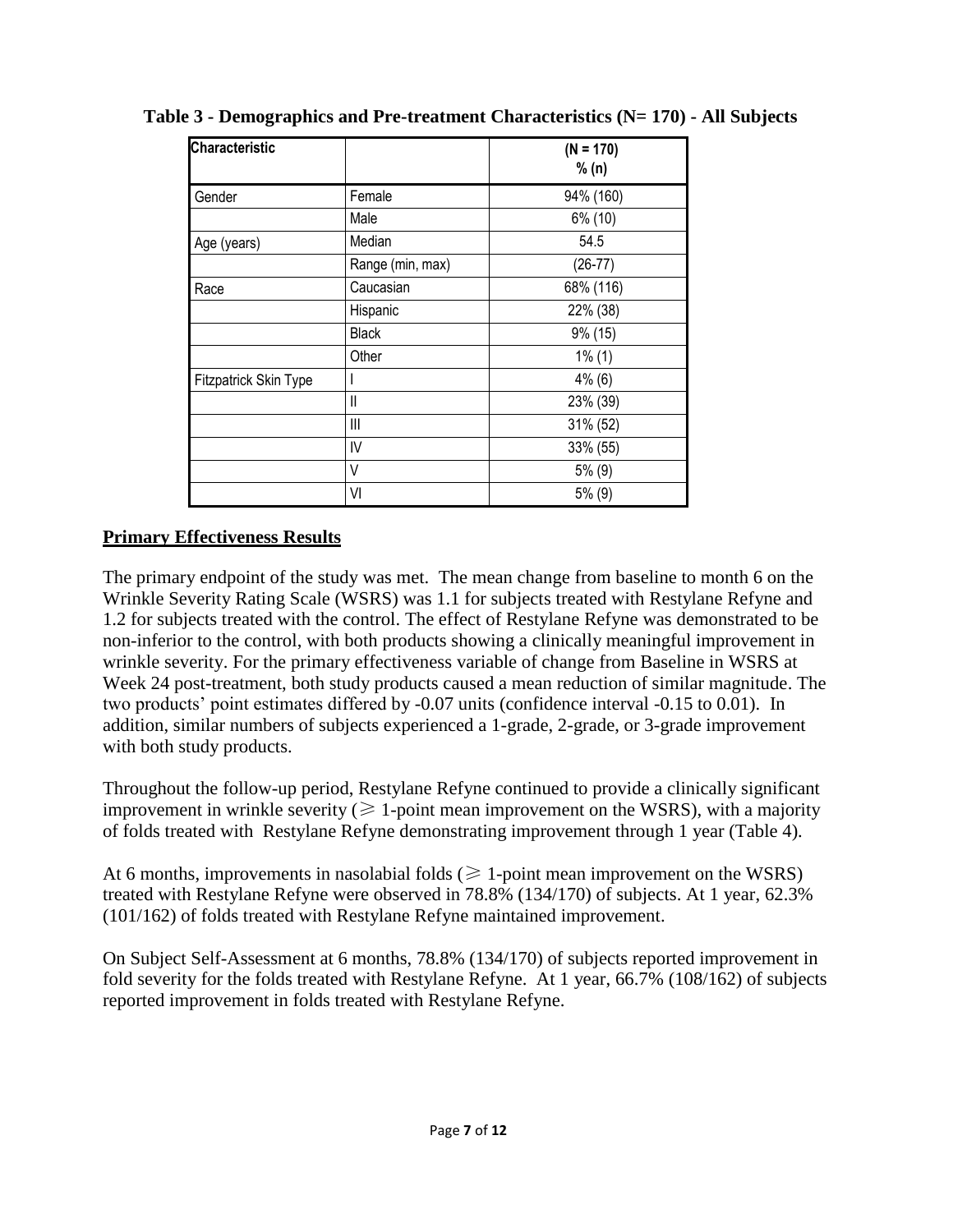|         | <b>Restylane Refyne</b><br>% (n/N ITT) |
|---------|----------------------------------------|
| Week 12 | 90.6 (154/170)                         |
| Week 24 | 78.8% (134/170)                        |
| Week 36 | 78.0% (128/164)                        |
| Week 48 | 62.3% (101/162)                        |

**Table 4 – Effectiveness Results through 1 Year**

Restylane Refyne presented a statistically  $(P = < 0.001)$  more favorable pain profile than the non-lidocaine containing control. At the time of injection, subjects rated their pain as 2.9 on a scale of 0 (no pain) to 10 (worst possible pain) for the side of the face treated with Restylane Refyne. In comparison, subjects rated their pain as 5.6 on the same scale for the side of the face treated with the control. At the time of the initial injection until the 60-minute time point, subjects recorded more pain with the comparator than with Restylane Refyne.

#### **Subject Self-Assessments**

Subjects performed self-assessments of wrinkle severity. Most subjects (78.8% at Week 24 and 66.7% at Week 48) had at least a 1-grade improvement in SSA scores with Restylane Refyne.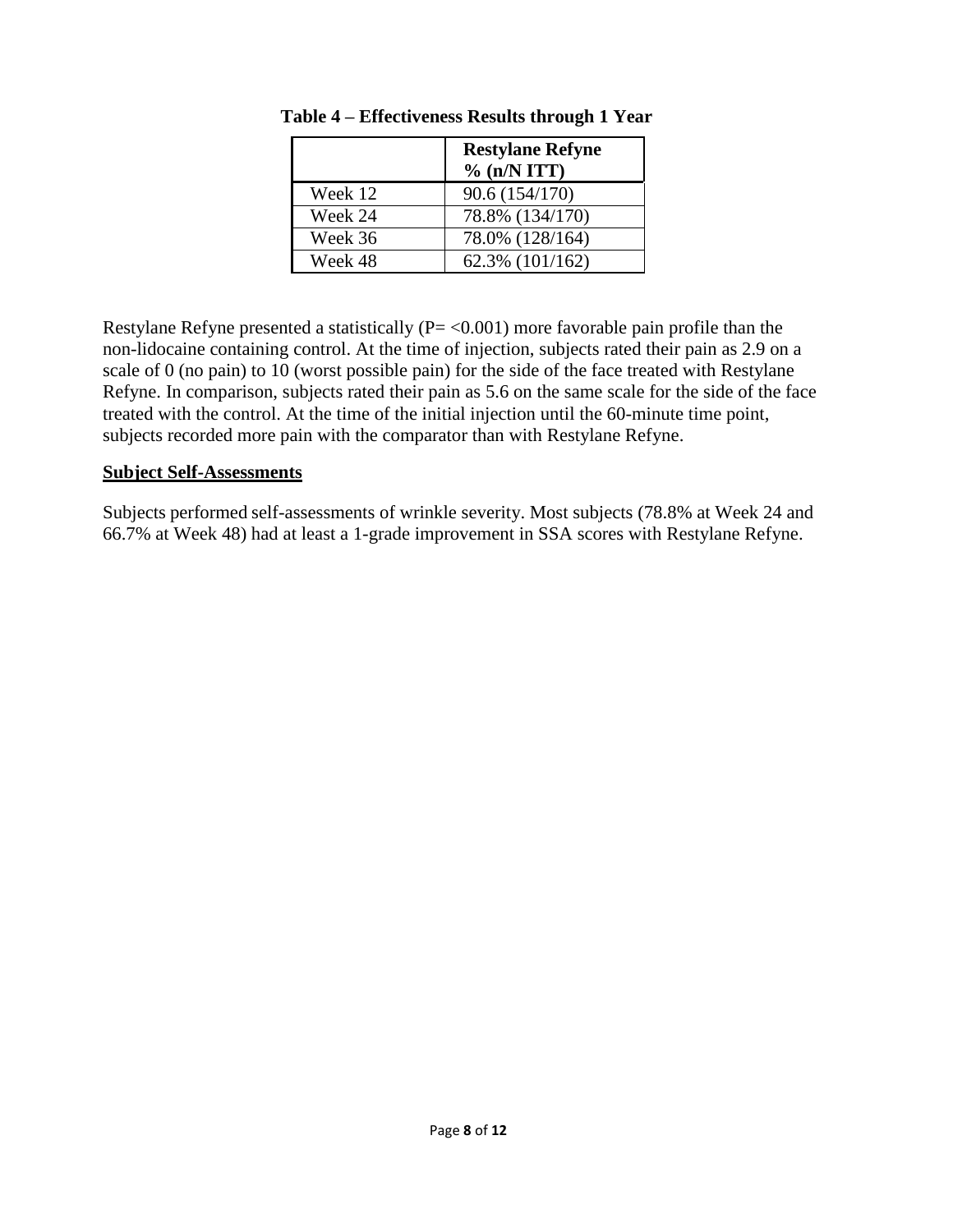# **8. INSTRUCTIONS FOR USE**

# **A. To Attach Needle to Syringe**

Use the thumb and forefinger to hold firmly around the syringe barrel. Grasp the needle shield with the other hand. To facilitate proper assembly, both push and rotate firmly.



#### **B. Health Care Professional Instructions**

- 1. Restylane Refyne is a cross-linked formulation resulting in a soft injectable gel that can be injected using a 30 G needle, for contouring and volumizing of facial wrinkles and folds.
- 2. Prior to treatment, the patient's medical history should be obtained, and the patient should be fully apprised of the indications, contraindications, warnings, precautions, treatment responses, adverse reactions, and method of administration. Patients also should be advised that supplemental "touch-up" implantations may be required to achieve and maintain maximum correction. Pre-treatment photographs are recommended.
- 3. Although the study showed that lidocaine in Restylane Refyne had an effect on pain, supplementary anesthesia may be used for additional pain management during and after injection.
- 4. After ensuring that the patient has thoroughly washed the treatment area with soap and water, the area should be prepped with alcohol or other antiseptic.
- 5. To avoid breakage of the needle, do not attempt to bend or otherwise manipulate it before or during treatment.
- 6. Before injection press the plunger rod carefully until a small droplet is visible at the tip of the needle.
- 7. If the needle is blocked, do not increase the pressure on the plunger rod. Instead, stop the injection and replace the needle.
- 8. After insertion of the needle, and just before injection, the plunger rod should be withdrawn slightly to aspirate and verify the needle is not in a blood vessel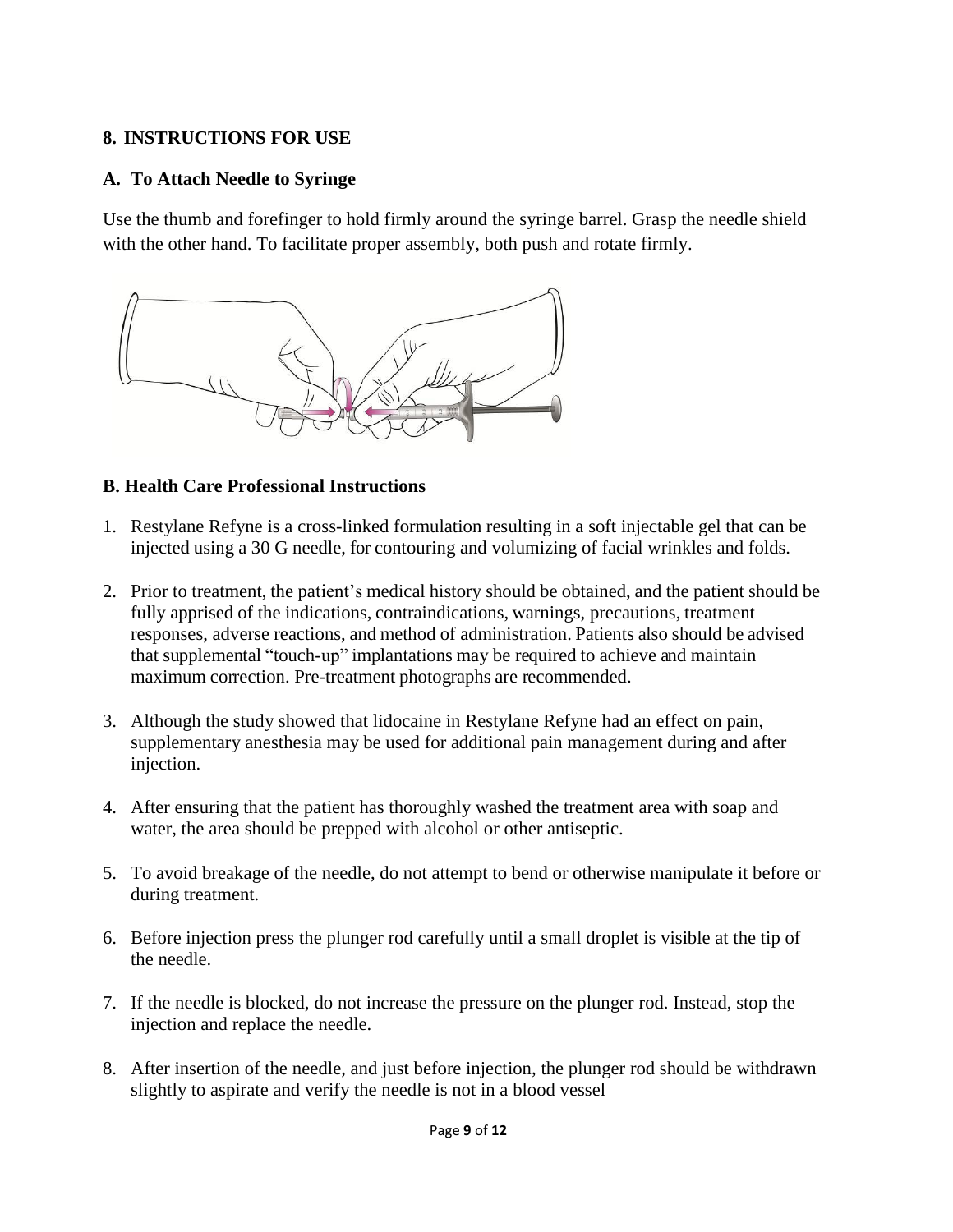- 9. After the first small amount of material has been injected into the patient, wait a few seconds to allow the lidocaine to take effect before proceeding with the rest of the injection.
- 10. The injection technique, the depth of injection and volume administered may vary based on the subject's treatment needs. A retrograde linear threading technique, serial puncture injections, or a combination of the 2 have been used to achieve optimal results. Injecting the product too superficially may result in visible lumps and/or bluish discoloration.
- 11. Inject Restylane Refyne by applying even pressure on the plunger rod while slowly pulling the needle backward. It is important that the injection be stopped just before the needle is pulled out of the skin to prevent material from leaking out or ending up too superficially in the skin
- 12. Injection volume to achieve optimal correction of moderate to severe nasolabial folds is generally about 1.5 mL per treatment site. Injection volume to achieve optimal correction for retreatment is generally about 1.0 mL per treatment site.
- 13. Correct to 100% of the desired volume effect. Do not overcorrect.
- 14. If immediate blanching occurs, the injection should be stopped and the area massaged until it returns to a normal color. Blanching may represent a vessel occlusion. If normal skin coloring does not return, do not continue with the injection. Treat in accordance with American Society for Dermatologic Surgery guidelines, which include hyaluronidase injection. $1$
- 15. When injection is completed, the treated site may be gently massaged to mold the product to the contour of the surrounding tissue and assure that it is evenly distributed. If overcorrection occurs, massage the area between your fingers or against an underlying superficial bone to obtain optimal results.
- 16. With patients who have localized swelling, the degree of correction is sometimes difficult to judge at the time of treatment. In these cases, it is better to invite the patient back to the office for a touch-up treatment.
- 17. Patients may experience treatment site responses, which typically resolve within 1 to 2 weeks. An ice pack may be applied for a short period following treatment to minimize swelling and reduce pain.
- 18. The health care practitioner should instruct the patient to promptly report any problems associated with the use of Restylane Refyne.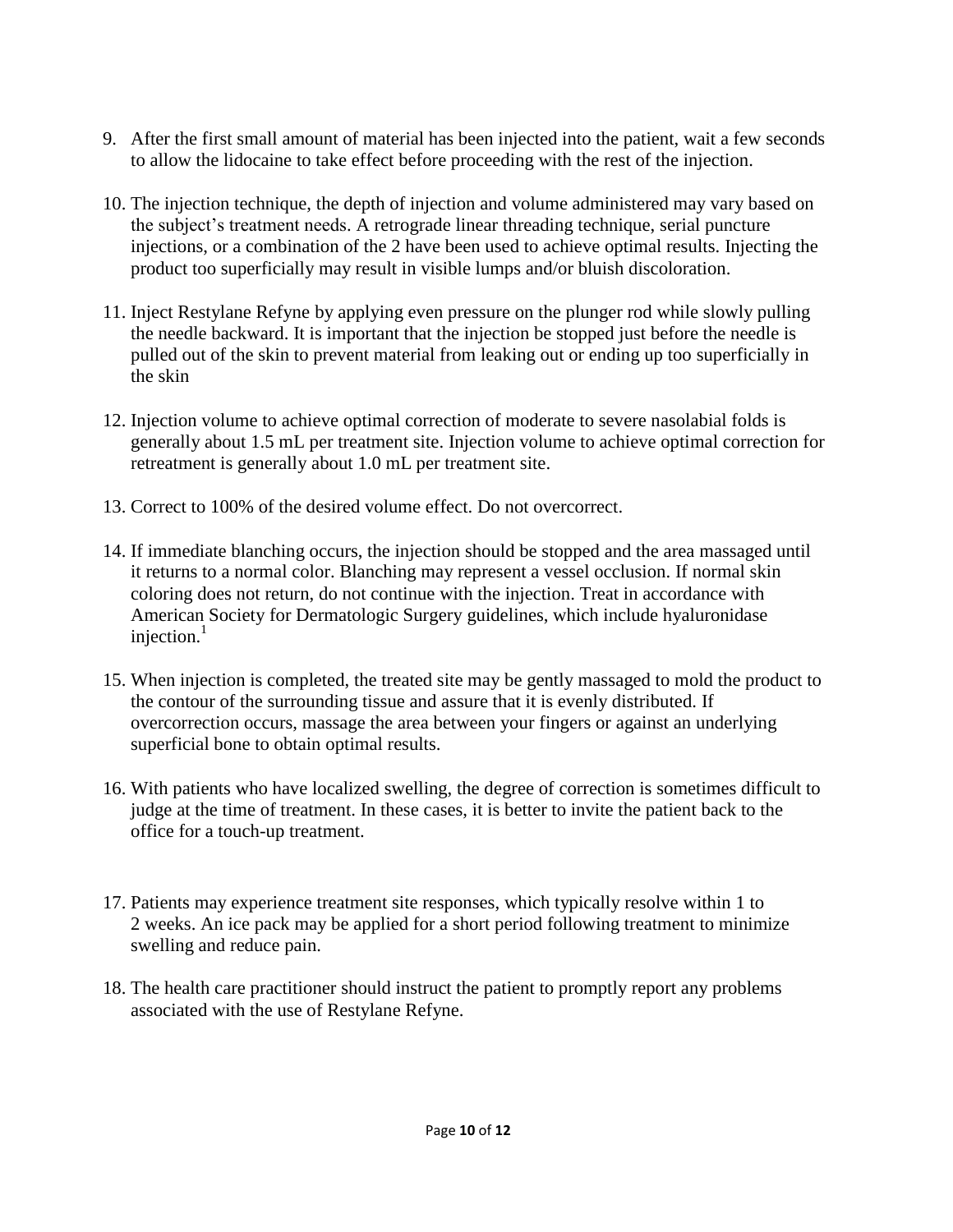# **C. Patient Instructions**

It is recommended that the following information be shared with patients:

- Within the first 24 hours, patients should avoid strenuous exercise and extensive sun or heat exposure. Exposure to any of the above may cause temporary redness, swelling, and/or itching at the treatment sites
- If the treated area is swollen, an ice pack may be applied to the site for a short period
- To report an adverse reaction, phone Galderma Laboratories, L.P, 1-855-425-8722.

# **9. HOW SUPPLIED**

Restylane Refyne injectable gel is supplied in individual treatment syringes with needles as indicated on the carton. The volume in each syringe is as stated on the syringe label and on the carton. The contents of the syringe are sterile. Do not resterilize. Do not use if package is open or damaged.

# **10. SHELF LIFE AND STORAGE**

Restylane Refyne must be used prior to the expiration date on the package*.* Store at a temperature of up to 25ºC/77ºF. Do not freeze. Protect from sunlight. Refrigeration is not required.

Restylane Refyne injectable gel has a clear appearance. In the event that a syringe contains material that is not clear, do not use the syringe; notify Galderma Laboratories, L.P. immediately at 1-855-425-8722.

<sup>1</sup> Alam, M, Gladstone H, Kramer EM, et al. ASDS guidelines of care: injectable fillers *Dermatol Surg.* 2008;34(suppl 1):S115-S148.